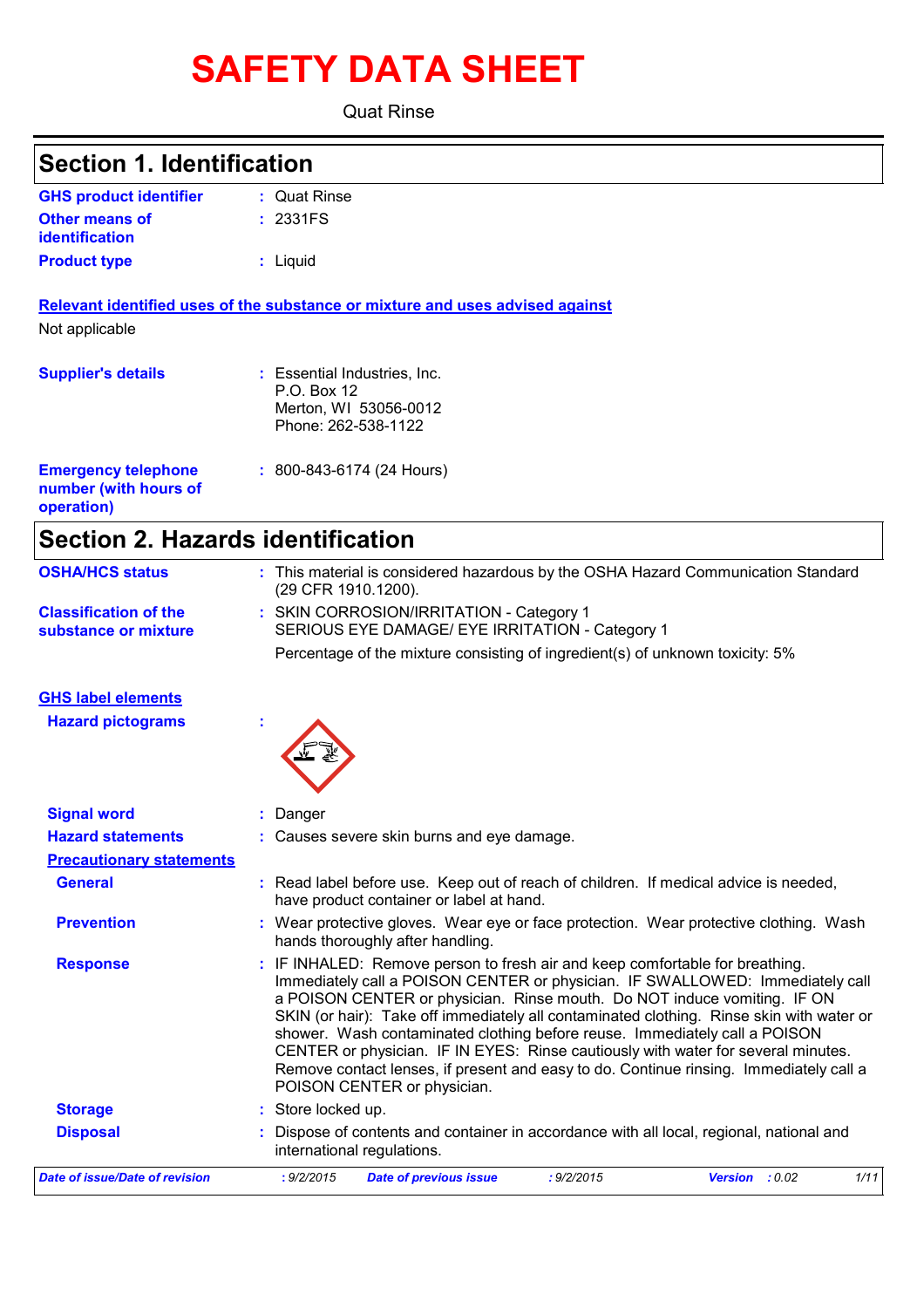## **Section 2. Hazards identification**

**Hazards not otherwise classified :** None known.

## **Section 3. Composition/information on ingredients**

| Substance/mixture     | : Mixture         |
|-----------------------|-------------------|
| <b>Other means of</b> | $:$ Not available |
| <b>identification</b> |                   |

#### **CAS number/other identifiers**

| <u>Ingredient name</u> |                  |
|------------------------|------------------|
| <b>Product code</b>    | : 2331FS         |
| <b>CAS</b> number      | : Not applicable |

| Ingredient name                                        |     | <b>CAS number</b> |
|--------------------------------------------------------|-----|-------------------|
| Alkyl Dimethyl Ethyl Benzyl Ammonium Chloride (C12-14) | - 5 | 85409-23-0        |
| Alkyl Dimethyl Benzyl Ammonium Chloride (C12-18)       | - 5 | 68391-01-5        |

Any concentration shown as a range is to protect confidentiality or is due to batch variation.

**There are no additional ingredients present which, within the current knowledge of the supplier and in the concentrations applicable, are classified as hazardous to health or the environment and hence require reporting in this section.**

**Occupational exposure limits, if available, are listed in Section 8.**

### **Section 4. First aid measures**

#### **Description of necessary first aid measures**

| <b>Eye contact</b>  | : Get medical attention immediately. Call a poison center or physician. Immediately flush<br>eyes with plenty of water, occasionally lifting the upper and lower eyelids. Check for and<br>remove any contact lenses. Continue to rinse for at least 10 minutes. Chemical burns<br>must be treated promptly by a physician.                                                                                                                                                                                                                                                                                                                                                                                                                                                                                                                                                         |
|---------------------|-------------------------------------------------------------------------------------------------------------------------------------------------------------------------------------------------------------------------------------------------------------------------------------------------------------------------------------------------------------------------------------------------------------------------------------------------------------------------------------------------------------------------------------------------------------------------------------------------------------------------------------------------------------------------------------------------------------------------------------------------------------------------------------------------------------------------------------------------------------------------------------|
| <b>Inhalation</b>   | : Remove victim to fresh air and keep at rest in a position comfortable for breathing. If it<br>is suspected that fumes are still present, the rescuer should wear an appropriate mask<br>or self-contained breathing apparatus. If not breathing, if breathing is irregular or if<br>respiratory arrest occurs, provide artificial respiration or oxygen by trained personnel. It<br>may be dangerous to the person providing aid to give mouth-to-mouth resuscitation. If<br>unconscious, place in recovery position and get medical attention immediately. Maintain<br>an open airway. Loosen tight clothing such as a collar, tie, belt or waistband. In case of<br>inhalation of decomposition products in a fire, symptoms may be delayed. The exposed<br>person may need to be kept under medical surveillance for 48 hours. Get medical<br>attention/advice.                |
| <b>Skin contact</b> | : Flush contaminated skin with plenty of water. Remove contaminated clothing and<br>shoes. Wash contaminated clothing thoroughly with water before removing it, or wear<br>gloves. Continue to rinse for at least 10 minutes. If skin irritation occurs, get medical<br>advice/attention. Chemical burns must be treated promptly by a physician. Wash<br>clothing before reuse. Clean shoes thoroughly before reuse.                                                                                                                                                                                                                                                                                                                                                                                                                                                               |
| <b>Ingestion</b>    | : Get medical attention immediately. Call a poison center or physician. Wash out mouth<br>with water. Remove dentures if any. Remove victim to fresh air and keep at rest in a<br>position comfortable for breathing. If material has been swallowed and the exposed<br>person is conscious, give small quantities of water to drink. Stop if the exposed person<br>feels sick as vomiting may be dangerous. Do not induce vomiting unless directed to do<br>so by medical personnel. If vomiting occurs, the head should be kept low so that vomit<br>does not enter the lungs. Chemical burns must be treated promptly by a physician.<br>Never give anything by mouth to an unconscious person. If unconscious, place in<br>recovery position and get medical attention immediately. Maintain an open airway.<br>Loosen tight clothing such as a collar, tie, belt or waistband. |

| : 9/2/2015<br>: 9/2/2015<br>Date of issue/Date of revision<br>Date of previous issue | 2/11<br><b>Version</b> : 0.02 |
|--------------------------------------------------------------------------------------|-------------------------------|
|--------------------------------------------------------------------------------------|-------------------------------|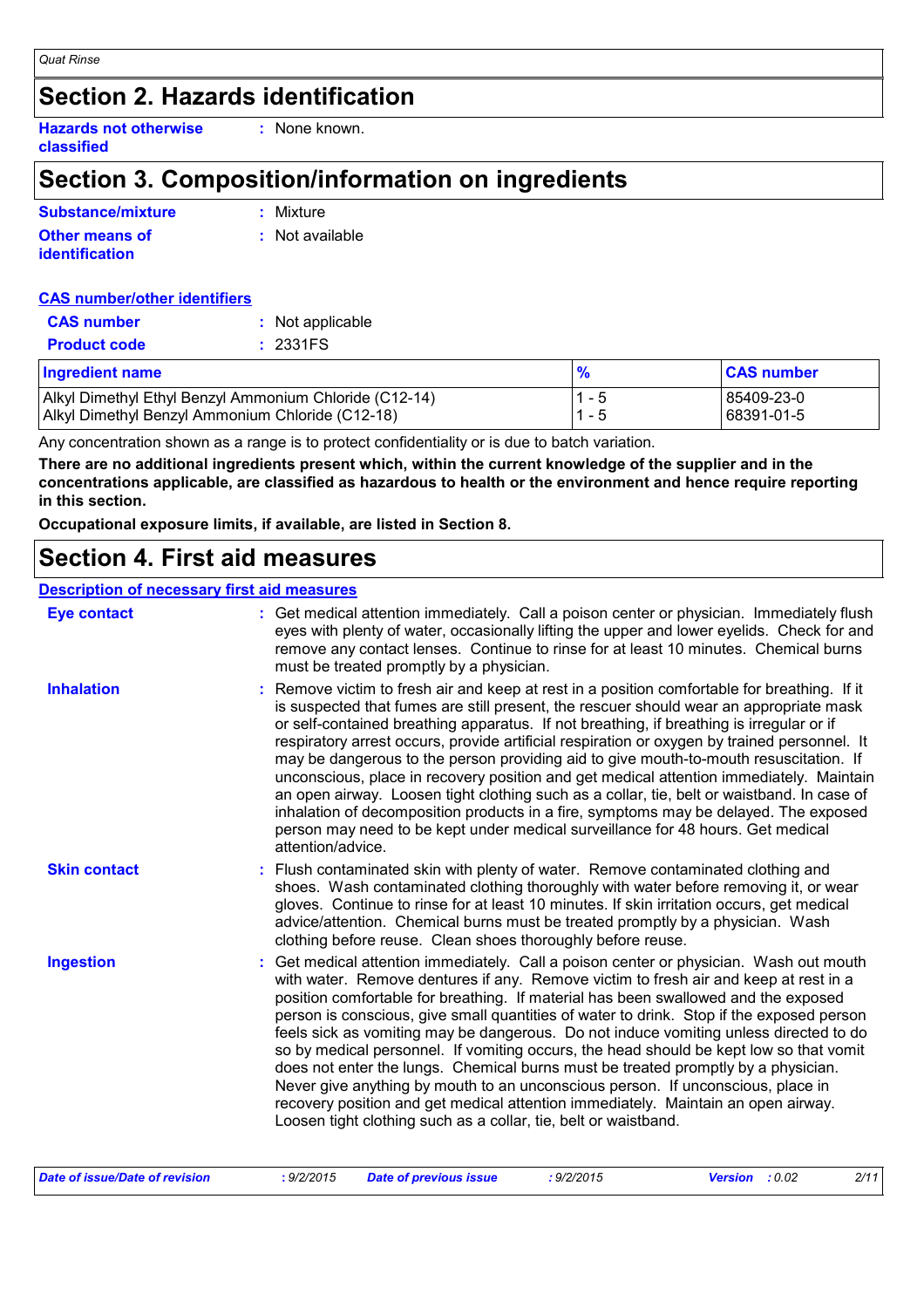## **Section 4. First aid measures**

| Most important symptoms/effects, acute and delayed |                                                                                                                                                                                                                                                                                                                                                                                                                 |
|----------------------------------------------------|-----------------------------------------------------------------------------------------------------------------------------------------------------------------------------------------------------------------------------------------------------------------------------------------------------------------------------------------------------------------------------------------------------------------|
| <b>Potential acute health effects</b>              |                                                                                                                                                                                                                                                                                                                                                                                                                 |
| <b>Eye contact</b>                                 | : Causes serious eye damage.                                                                                                                                                                                                                                                                                                                                                                                    |
| <b>Inhalation</b>                                  | : Mists and vapors can irritate the throat and respiratory tract. High vapor concentrations<br>may cause central nervous system effects. Symptoms may include headaches,<br>dizziness, drowsiness and death.                                                                                                                                                                                                    |
| <b>Skin contact</b>                                | : Causes severe burns.                                                                                                                                                                                                                                                                                                                                                                                          |
| <b>Ingestion</b>                                   | : Although of moderate to low toxicity, ingestion can cause gastrointestinal irritation,<br>nausea, vomiting and diarrhea, and death.                                                                                                                                                                                                                                                                           |
| Over-exposure signs/symptoms                       |                                                                                                                                                                                                                                                                                                                                                                                                                 |
| <b>Eye contact</b>                                 | : Adverse symptoms may include the following:<br>pain<br>watering<br>redness                                                                                                                                                                                                                                                                                                                                    |
| <b>Inhalation</b>                                  | : Adverse symptoms may include the following:<br>irritation<br>headache<br>dizziness/vertigo                                                                                                                                                                                                                                                                                                                    |
| <b>Skin contact</b>                                | : Adverse symptoms may include the following:<br>pain or irritation<br>redness<br>blistering may occur                                                                                                                                                                                                                                                                                                          |
| <b>Ingestion</b>                                   | : Adverse symptoms may include the following:<br>stomach pains                                                                                                                                                                                                                                                                                                                                                  |
|                                                    | <b>Indication of immediate medical attention and special treatment needed, if necessary</b>                                                                                                                                                                                                                                                                                                                     |
| <b>Notes to physician</b>                          | : Treat symptomatically. Contact poison treatment specialist immediately if large<br>quantities have been ingested or inhaled.                                                                                                                                                                                                                                                                                  |
| <b>Specific treatments</b>                         | : No specific treatment.                                                                                                                                                                                                                                                                                                                                                                                        |
| <b>Protection of first-aiders</b>                  | : No action shall be taken involving any personal risk or without suitable training. If it is<br>suspected that fumes are still present, the rescuer should wear an appropriate mask or<br>self-contained breathing apparatus. It may be dangerous to the person providing aid to<br>give mouth-to-mouth resuscitation. Wash contaminated clothing thoroughly with water<br>before removing it, or wear gloves. |

**See toxicological information (section 8)**

## **Section 5. Fire-fighting measures**

| <b>Extinguishing media</b>                           |                                                                                       |
|------------------------------------------------------|---------------------------------------------------------------------------------------|
| <b>Suitable extinguishing</b><br>media               | : Use an extinguishing agent suitable for the surrounding fire.                       |
| <b>Unsuitable extinguishing</b><br>media             | : None known.                                                                         |
| <b>Specific hazards arising</b><br>from the chemical | : In a fire or if heated, a pressure increase will occur and the container may burst. |
| <b>Hazardous thermal</b><br>decomposition products   | : No specific data.                                                                   |

*Date of issue/Date of revision* **:** *9/2/2015 Date of previous issue : 9/2/2015 Version : 0.02 3/11*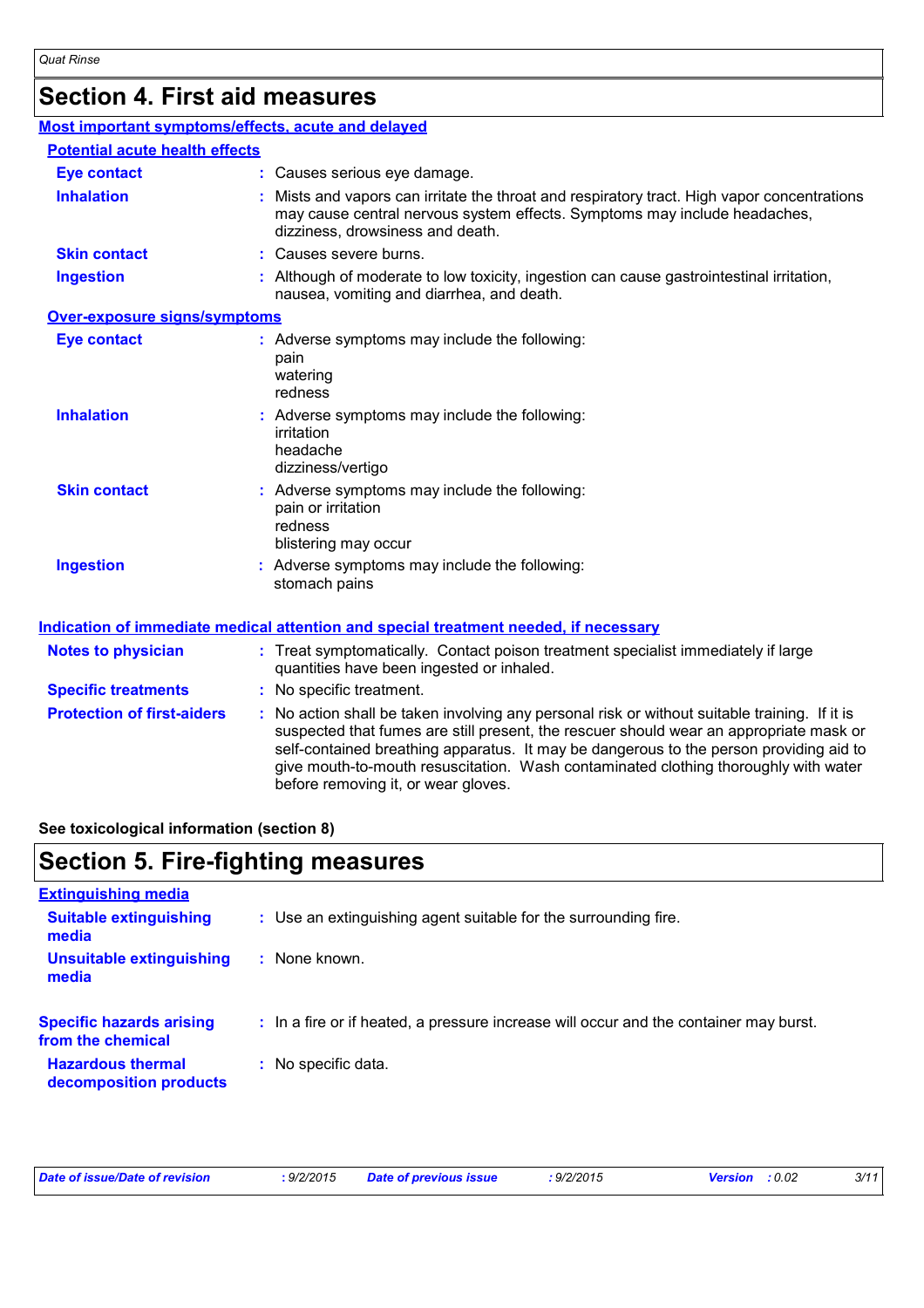## **Section 5. Fire-fighting measures**

| <b>Special protective actions</b><br>for fire-fighters   | : Promptly isolate the scene by removing all persons from the vicinity of the incident if<br>there is a fire. No action shall be taken involving any personal risk or without suitable<br>training. |
|----------------------------------------------------------|-----------------------------------------------------------------------------------------------------------------------------------------------------------------------------------------------------|
| <b>Special protective</b><br>equipment for fire-fighters | : Fire-fighters should wear appropriate protective equipment and self-contained breathing<br>apparatus (SCBA) with a full face-piece operated in positive pressure mode.                            |

### **Section 6. Accidental release measures**

|                                                       | <b>Personal precautions, protective equipment and emergency procedures</b>                                                                                                                                                                                                                                                                                                                                                                                                                                                                                                                                                                                                                                 |  |  |
|-------------------------------------------------------|------------------------------------------------------------------------------------------------------------------------------------------------------------------------------------------------------------------------------------------------------------------------------------------------------------------------------------------------------------------------------------------------------------------------------------------------------------------------------------------------------------------------------------------------------------------------------------------------------------------------------------------------------------------------------------------------------------|--|--|
| For non-emergency<br>personnel                        | : No action shall be taken involving any personal risk or without suitable training.<br>Evacuate surrounding areas. Keep unnecessary and unprotected personnel from<br>entering. Do not touch or walk through spilled material. Do not breathe vapor or mist.<br>Provide adequate ventilation. Wear appropriate respirator when ventilation is<br>inadequate. Put on appropriate personal protective equipment.                                                                                                                                                                                                                                                                                            |  |  |
| For emergency responders                              | If specialised clothing is required to deal with the spillage, take note of any information<br>÷.<br>in Section 8 on suitable and unsuitable materials. See also the information in "For non-<br>emergency personnel".                                                                                                                                                                                                                                                                                                                                                                                                                                                                                     |  |  |
| <b>Environmental precautions</b>                      | : Avoid dispersal of spilled material and runoff and contact with soil, waterways, drains<br>and sewers. Inform the relevant authorities if the product has caused environmental<br>pollution (sewers, waterways, soil or air).                                                                                                                                                                                                                                                                                                                                                                                                                                                                            |  |  |
| Methods and materials for containment and cleaning up |                                                                                                                                                                                                                                                                                                                                                                                                                                                                                                                                                                                                                                                                                                            |  |  |
| <b>Small spill</b>                                    | : Stop leak if without risk. Move containers from spill area. Dilute with water and mop up<br>if water-soluble. Alternatively, or if water-insoluble, absorb with an inert dry material and<br>place in an appropriate waste disposal container. Dispose of via a licensed waste<br>disposal contractor.                                                                                                                                                                                                                                                                                                                                                                                                   |  |  |
| <b>Large spill</b>                                    | Stop leak if without risk. Move containers from spill area. Approach release from<br>upwind. Prevent entry into sewers, water courses, basements or confined areas. Wash<br>spillages into an effluent treatment plant or proceed as follows. Contain and collect<br>spillage with non-combustible, absorbent material e.g. sand, earth, vermiculite or<br>diatomaceous earth and place in container for disposal according to local regulations<br>(see Section 13). Dispose of via a licensed waste disposal contractor. Contaminated<br>absorbent material may pose the same hazard as the spilled product. Note: see<br>Section 1 for emergency contact information and Section 13 for waste disposal. |  |  |

## **Section 7. Handling and storage**

#### **Precautions for safe handling**

| <b>Protective measures</b>                       | : Put on appropriate personal protective equipment (see Section 8). Do not get in eyes or<br>on skin or clothing. Do not breathe vapor or mist. Do not ingest. If during normal use<br>the material presents a respiratory hazard, use only with adequate ventilation or wear<br>appropriate respirator. Keep in the original container or an approved alternative made<br>from a compatible material, kept tightly closed when not in use. Keep away from acids.<br>Empty containers retain product residue and can be hazardous. Do not reuse container. |
|--------------------------------------------------|------------------------------------------------------------------------------------------------------------------------------------------------------------------------------------------------------------------------------------------------------------------------------------------------------------------------------------------------------------------------------------------------------------------------------------------------------------------------------------------------------------------------------------------------------------|
| <b>Advice on general</b><br>occupational hygiene | : Eating, drinking and smoking should be prohibited in areas where this material is<br>handled, stored and processed. Workers should wash hands and face before eating,<br>drinking and smoking. Remove contaminated clothing and protective equipment before<br>entering eating areas. See also Section 8 for additional information on hygiene<br>measures.                                                                                                                                                                                              |

| <b>Date of issue/Date</b><br>$: 9/2/201$ <sup>F</sup><br>f revision<br>זה נ<br>. | .<br>пи | $\Delta$ in in $\Delta$ if<br><i><b>ाssue</b></i><br>ur.<br><i>. 31 41</i> 40 1 9 | 0.02 | $\frac{1}{4}$ |
|----------------------------------------------------------------------------------|---------|-----------------------------------------------------------------------------------|------|---------------|
|----------------------------------------------------------------------------------|---------|-----------------------------------------------------------------------------------|------|---------------|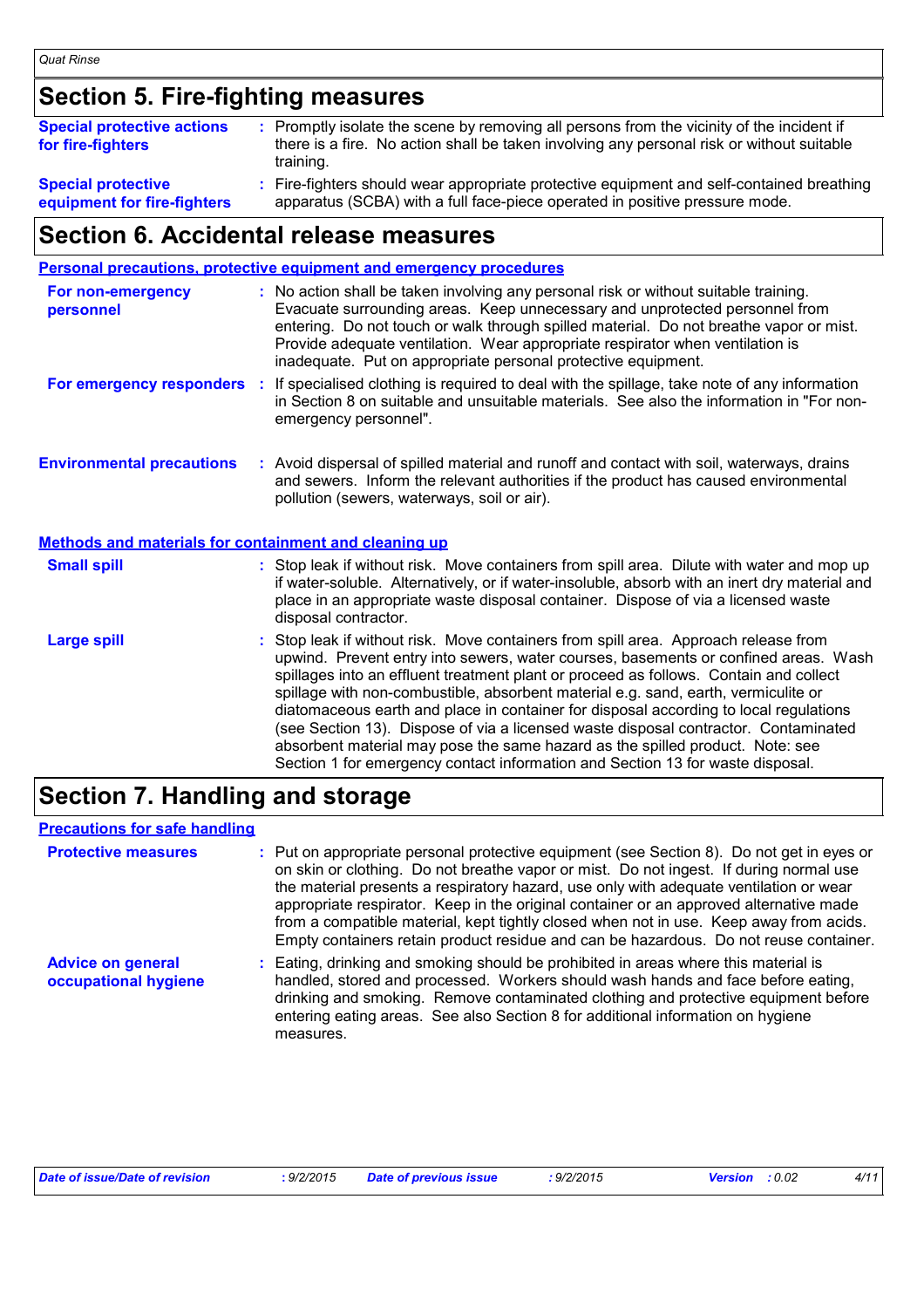## **Section 7. Handling and storage**

| <b>Conditions for safe storage,</b> | Store in accordance with local regulations. Store in original container protected from    |
|-------------------------------------|-------------------------------------------------------------------------------------------|
| including any                       | direct sunlight in a dry, cool and well-ventilated area, away from incompatible materials |
| <b>incompatibilities</b>            | and food and drink. Store locked up. Separate from acids. Keep container tightly          |
|                                     | closed and sealed until ready for use. Containers that have been opened must be           |
|                                     | carefully resealed and kept upright to prevent leakage. Do not store in unlabeled         |
|                                     | containers. Use appropriate containment to avoid environmental contamination.             |

## **Section 8. Exposure controls/personal protection**

## None. **Appropriate engineering Control parameters Occupational exposure limits**

| <b>Appropriate engineering</b><br>controls | : If user operations generate dust, fumes, gas, vapor or mist, use process enclosures,<br>local exhaust ventilation or other engineering controls to keep worker exposure to<br>airborne contaminants below any recommended or statutory limits.                                                                                                                                                                                                                                                                                                                                                                       |
|--------------------------------------------|------------------------------------------------------------------------------------------------------------------------------------------------------------------------------------------------------------------------------------------------------------------------------------------------------------------------------------------------------------------------------------------------------------------------------------------------------------------------------------------------------------------------------------------------------------------------------------------------------------------------|
| <b>Environmental exposure</b><br>controls  | Emissions from ventilation or work process equipment should be checked to ensure<br>they comply with the requirements of environmental protection legislation. In some<br>cases, fume scrubbers, filters or engineering modifications to the process equipment<br>will be necessary to reduce emissions to acceptable levels.                                                                                                                                                                                                                                                                                          |
| <b>Individual protection measures</b>      |                                                                                                                                                                                                                                                                                                                                                                                                                                                                                                                                                                                                                        |
| <b>Hygiene measures</b>                    | : Wash hands, forearms and face thoroughly after handling chemical products, before<br>eating, smoking and using the lavatory and at the end of the working period.<br>Appropriate techniques should be used to remove potentially contaminated clothing.<br>Wash contaminated clothing before reusing. Ensure that eyewash stations and safety<br>showers are close to the workstation location.                                                                                                                                                                                                                      |
| <b>Eye/face protection</b>                 | Safety eyewear complying with an approved standard should be used when a risk<br>assessment indicates this is necessary to avoid exposure to liquid splashes, mists,<br>gases or dusts. If contact is possible, the following protection should be worn, unless<br>the assessment indicates a higher degree of protection: chemical splash goggles and/<br>or face shield. If inhalation hazards exist, a full-face respirator may be required instead.                                                                                                                                                                |
| <b>Skin protection</b>                     |                                                                                                                                                                                                                                                                                                                                                                                                                                                                                                                                                                                                                        |
| <b>Hand protection</b>                     | : Chemical-resistant, impervious gloves complying with an approved standard should be<br>worn at all times when handling chemical products if a risk assessment indicates this is<br>necessary. Considering the parameters specified by the glove manufacturer, check<br>during use that the gloves are still retaining their protective properties. It should be<br>noted that the time to breakthrough for any glove material may be different for different<br>glove manufacturers. In the case of mixtures, consisting of several substances, the<br>protection time of the gloves cannot be accurately estimated. |
| <b>Body protection</b>                     | Personal protective equipment for the body should be selected based on the task being<br>performed and the risks involved and should be approved by a specialist before<br>handling this product.                                                                                                                                                                                                                                                                                                                                                                                                                      |
| <b>Other skin protection</b>               | : Appropriate footwear and any additional skin protection measures should be selected<br>based on the task being performed and the risks involved and should be approved by a<br>specialist before handling this product.                                                                                                                                                                                                                                                                                                                                                                                              |
| <b>Respiratory protection</b>              | : Use a properly fitted, air-purifying or air-fed respirator complying with an approved<br>standard if a risk assessment indicates this is necessary. Respirator selection must be<br>based on known or anticipated exposure levels, the hazards of the product and the safe<br>working limits of the selected respirator.                                                                                                                                                                                                                                                                                             |

| Date of issue/Date of revision | : 9/2/2015 | <b>Date of previous issue</b> | : 9/2/2015 | <b>Version</b> : 0.02 | 5/11 |
|--------------------------------|------------|-------------------------------|------------|-----------------------|------|
|                                |            |                               |            |                       |      |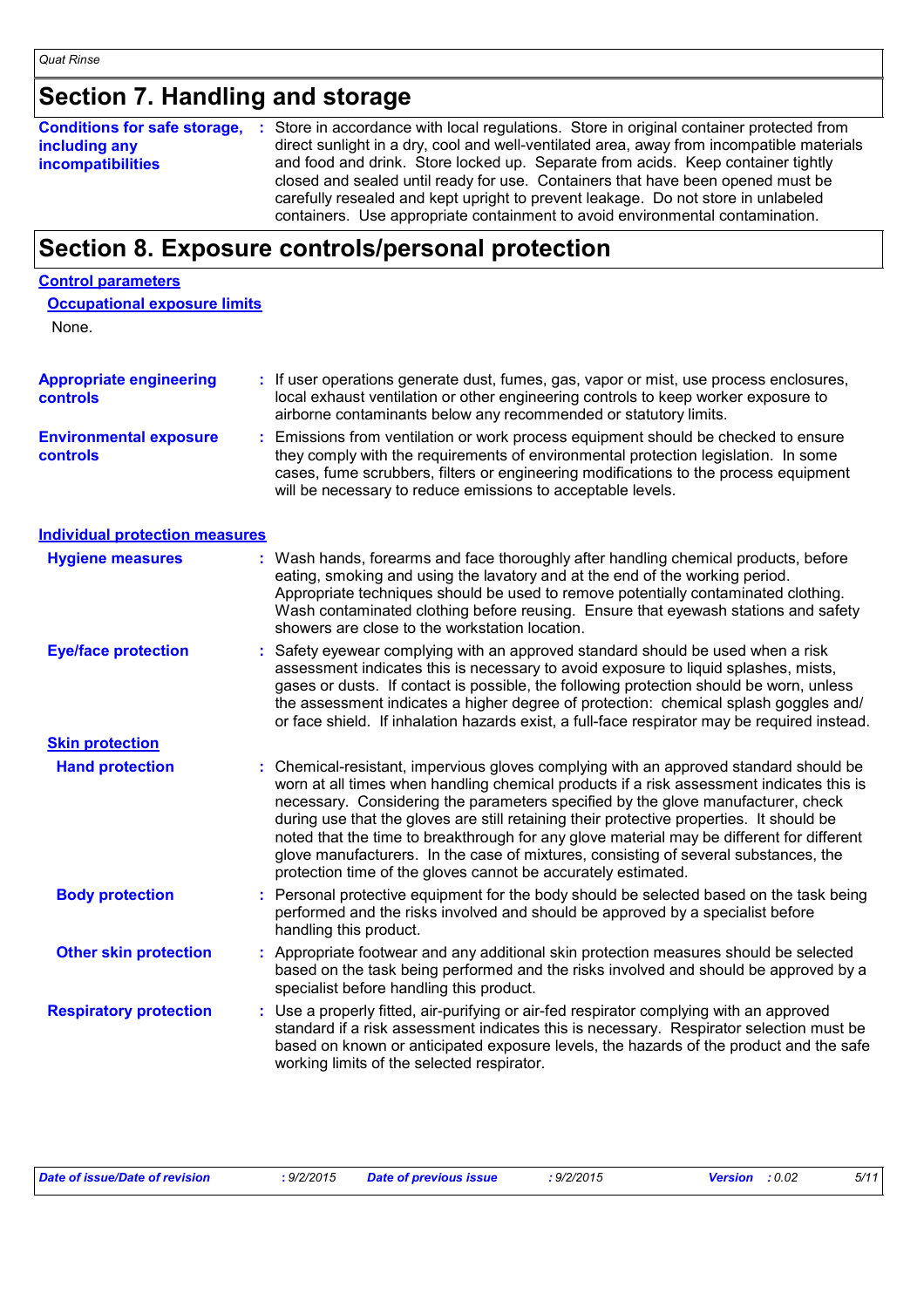## **Section 9. Physical and chemical properties**

| <b>Appearance</b>                                 |                                                                                                                                                 |
|---------------------------------------------------|-------------------------------------------------------------------------------------------------------------------------------------------------|
| <b>Physical state</b>                             | : Liquid                                                                                                                                        |
| <b>Color</b>                                      | : Colorless                                                                                                                                     |
| Odor                                              | $:$ Bland                                                                                                                                       |
| <b>Odor threshold</b>                             | $:$ Not available                                                                                                                               |
| pH                                                | : 7 to 8                                                                                                                                        |
| <b>Melting point</b>                              | : $0^{\circ}$ C (32 $^{\circ}$ F)                                                                                                               |
| <b>Boiling point</b>                              | : $100^{\circ}$ C (212 $^{\circ}$ F)                                                                                                            |
| <b>Flash point</b>                                | : Closed cup: >93.334°C (>200°F)                                                                                                                |
| <b>Evaporation rate</b>                           | : Not available                                                                                                                                 |
| <b>Flammability (solid, gas)</b>                  | : Not available                                                                                                                                 |
| Lower and upper explosive<br>(flammable) limits   | : Not available                                                                                                                                 |
| <b>Vapor pressure</b>                             | $:$ <4 kPa (<30 mm Hg) [room temperature]                                                                                                       |
| <b>Vapor density</b>                              | : <1 [Air = 1]                                                                                                                                  |
| <b>Specific gravity</b>                           | : $0.99$ g/cm <sup>3</sup>                                                                                                                      |
| <b>Solubility</b>                                 | : Not available                                                                                                                                 |
| <b>Partition coefficient: n-</b><br>octanol/water | : Not available                                                                                                                                 |
| <b>Auto-ignition temperature</b>                  | : Not available                                                                                                                                 |
| <b>Viscosity</b>                                  | : Not available                                                                                                                                 |
| <b>VOC content</b>                                | $: 1\%$                                                                                                                                         |
|                                                   | VOCs are calculated following the requirements under 40 CFR, Part 59, Subpart C for Consumer Products and Subpart D for Architectural Coatings. |

## **Section 10. Stability and reactivity**

| <b>Reactivity</b>                            | : No specific test data related to reactivity available for this product or its ingredients.              |
|----------------------------------------------|-----------------------------------------------------------------------------------------------------------|
| <b>Chemical stability</b>                    | : The product is stable.                                                                                  |
| <b>Possibility of hazardous</b><br>reactions | : Under normal conditions of storage and use, hazardous reactions will not occur.                         |
| <b>Conditions to avoid</b>                   | : No specific data.                                                                                       |
| <b>Incompatible materials</b>                | : Reactive or incompatible with the following materials:<br>acids                                         |
| <b>Hazardous decomposition</b><br>products   | : Under normal conditions of storage and use, hazardous decomposition products should<br>not be produced. |

| Date of issue/Date of revision<br>: 9/2/2015 | <b>Date of previous issue</b> | : 9/2/2015 | <b>Version</b> : 0.02 | 6/11 |
|----------------------------------------------|-------------------------------|------------|-----------------------|------|
|----------------------------------------------|-------------------------------|------------|-----------------------|------|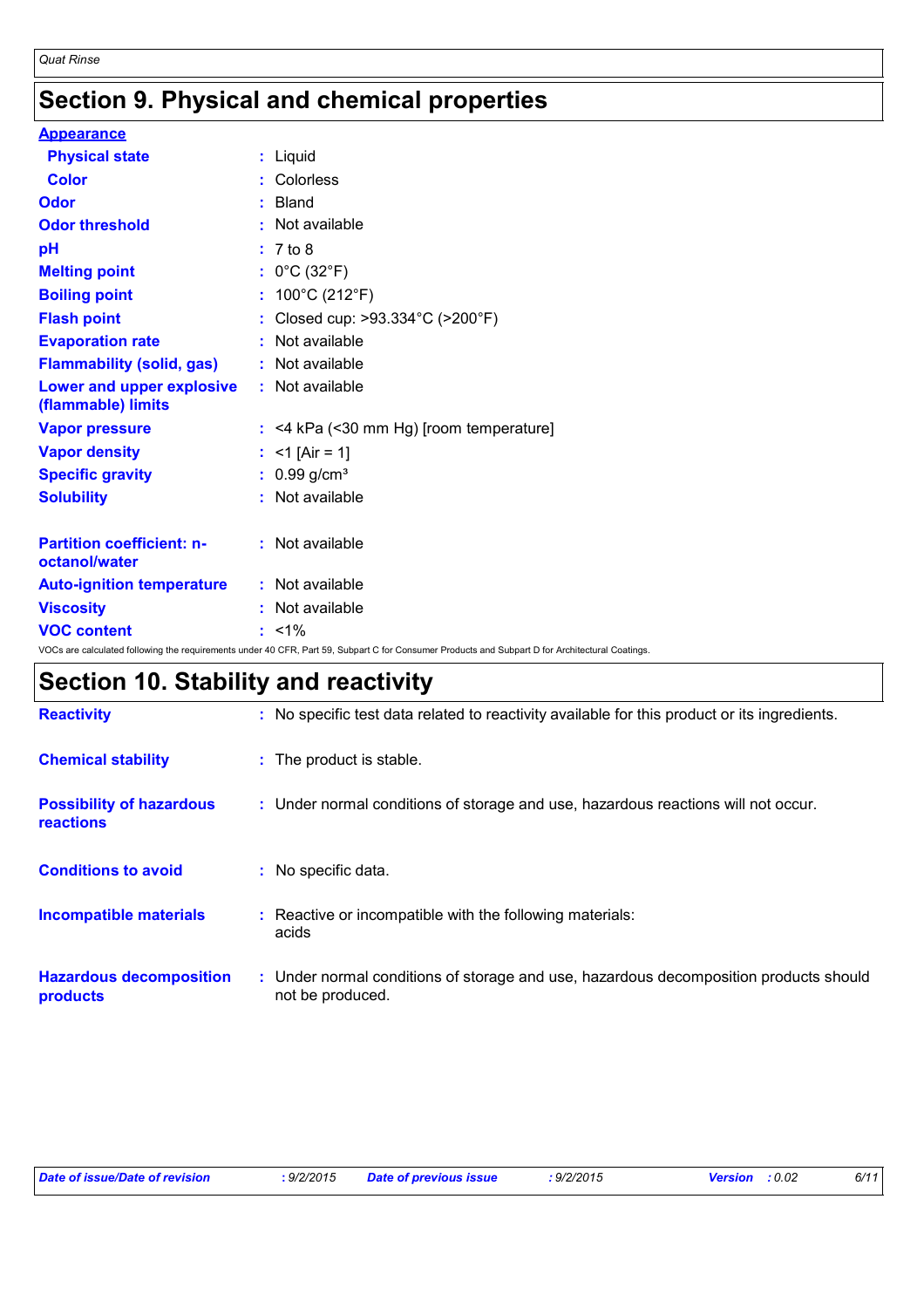## **Section 11. Toxicological information**

#### **Information on toxicological effects**

#### **Acute toxicity**

| <b>Product/ingredient name</b>                            | <b>Result</b> | <b>Species</b> | <b>Dose</b> | <b>Exposure</b> |
|-----------------------------------------------------------|---------------|----------------|-------------|-----------------|
| Alkyl Diemthyl Ethyl Benzyl<br>Ammonium Chloride (C12-14) | ILD50 Dermal  | Rat            | >2000 mg/kg |                 |
|                                                           | LD50 Oral     | Rat            | 507 mg/kg   |                 |

#### **Irritation/Corrosion**

Not available

#### **Sensitization**

Not available

### **Mutagenicity**

Not available

### **Carcinogenicity**

Not available

**Reproductive toxicity**

Not available

#### **Teratogenicity**

Not available

#### **Specific target organ toxicity (single exposure)**

Not available

### **Specific target organ toxicity (repeated exposure)**

Not available

#### **Aspiration hazard**

Not available

| <b>Information on the likely</b><br>routes of exposure | $:$ Not available                                                                                                                                                                                          |
|--------------------------------------------------------|------------------------------------------------------------------------------------------------------------------------------------------------------------------------------------------------------------|
| <b>Potential acute health effects</b>                  |                                                                                                                                                                                                            |
| Eye contact                                            | : Causes serious eye damage.                                                                                                                                                                               |
| <b>Inhalation</b>                                      | Mists and vapors can irritate the throat and respiratory tract. High vapor concentrations<br>may cause central nervous system effects. Symptoms may include headaches,<br>dizziness, drowsiness and death. |
| <b>Skin contact</b>                                    | : Causes severe burns.                                                                                                                                                                                     |
| <b>Ingestion</b>                                       | Although of moderate to low toxicity, ingestion can cause gastrointestinal irritation,<br>nausea, vomiting and diarrhea, and death.                                                                        |

#### **Symptoms related to the physical, chemical and toxicological characteristics Eye contact :** Adverse symptoms may include the following:

|                                | Provence expressions may meade are renormig.<br>pain<br>watering<br>redness |                                               |            |                       |  |      |  |
|--------------------------------|-----------------------------------------------------------------------------|-----------------------------------------------|------------|-----------------------|--|------|--|
| <b>Inhalation</b>              | irritation<br>headache<br>dizziness/vertigo                                 | : Adverse symptoms may include the following: |            |                       |  |      |  |
| Date of issue/Date of revision | : 9/2/2015                                                                  | <b>Date of previous issue</b>                 | : 9/2/2015 | <b>Version</b> : 0.02 |  | 7/11 |  |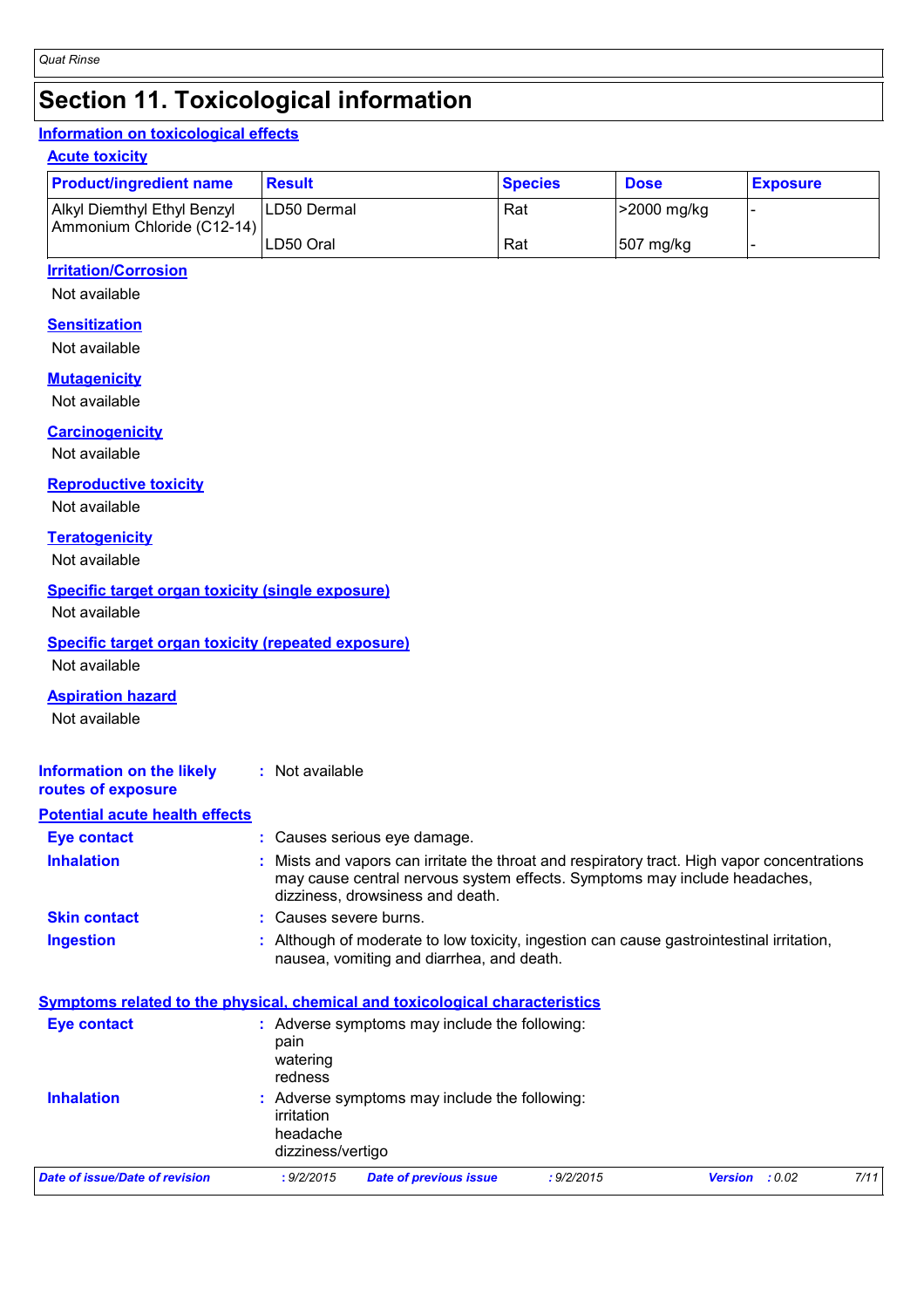## **Section 11. Toxicological information**

| <b>Skin contact</b>                     | : Adverse symptoms may include the following:<br>pain or irritation<br>redness<br>blistering may occur |  |
|-----------------------------------------|--------------------------------------------------------------------------------------------------------|--|
| <b>Ingestion</b>                        | : Adverse symptoms may include the following:<br>stomach pains                                         |  |
|                                         | Delayed and immediate effects and also chronic effects from short and long term exposure               |  |
| <b>Short term exposure</b>              |                                                                                                        |  |
| <b>Potential immediate</b><br>effects   | : Not available                                                                                        |  |
| <b>Potential delayed effects</b>        | : Not available                                                                                        |  |
| <b>Long term exposure</b>               |                                                                                                        |  |
| <b>Potential immediate</b><br>effects   | $:$ Not available                                                                                      |  |
| <b>Potential delayed effects</b>        | : Not available                                                                                        |  |
| <b>Potential chronic health effects</b> |                                                                                                        |  |
| Not available                           |                                                                                                        |  |
| <b>General</b>                          | : No known significant effects or critical hazards.                                                    |  |
| <b>Carcinogenicity</b>                  | No known significant effects or critical hazards.                                                      |  |
| <b>Mutagenicity</b>                     | No known significant effects or critical hazards.                                                      |  |
| <b>Teratogenicity</b>                   | No known significant effects or critical hazards.                                                      |  |
| <b>Developmental effects</b>            | : No known significant effects or critical hazards.                                                    |  |
| <b>Fertility effects</b>                | : No known significant effects or critical hazards.                                                    |  |

#### **Numerical measures of toxicity**

#### **Acute toxicity estimates**

| <b>Route</b> | <b>ATE value</b> |
|--------------|------------------|
| Oral         | 10140 mg/kg      |

## **Section 12. Ecological information**

#### **Toxicity**

Not available

#### **Persistence and degradability**

Not available

#### **Bioaccumulative potential**

Not available

#### **Mobility in soil**

**Soil/water partition coefficient (KOC)**

**:** Not available

```
Date of issue/Date of revision : 9/2/2015 Date of previous issue : 9/2/2015 Version : 0.02 8/11
```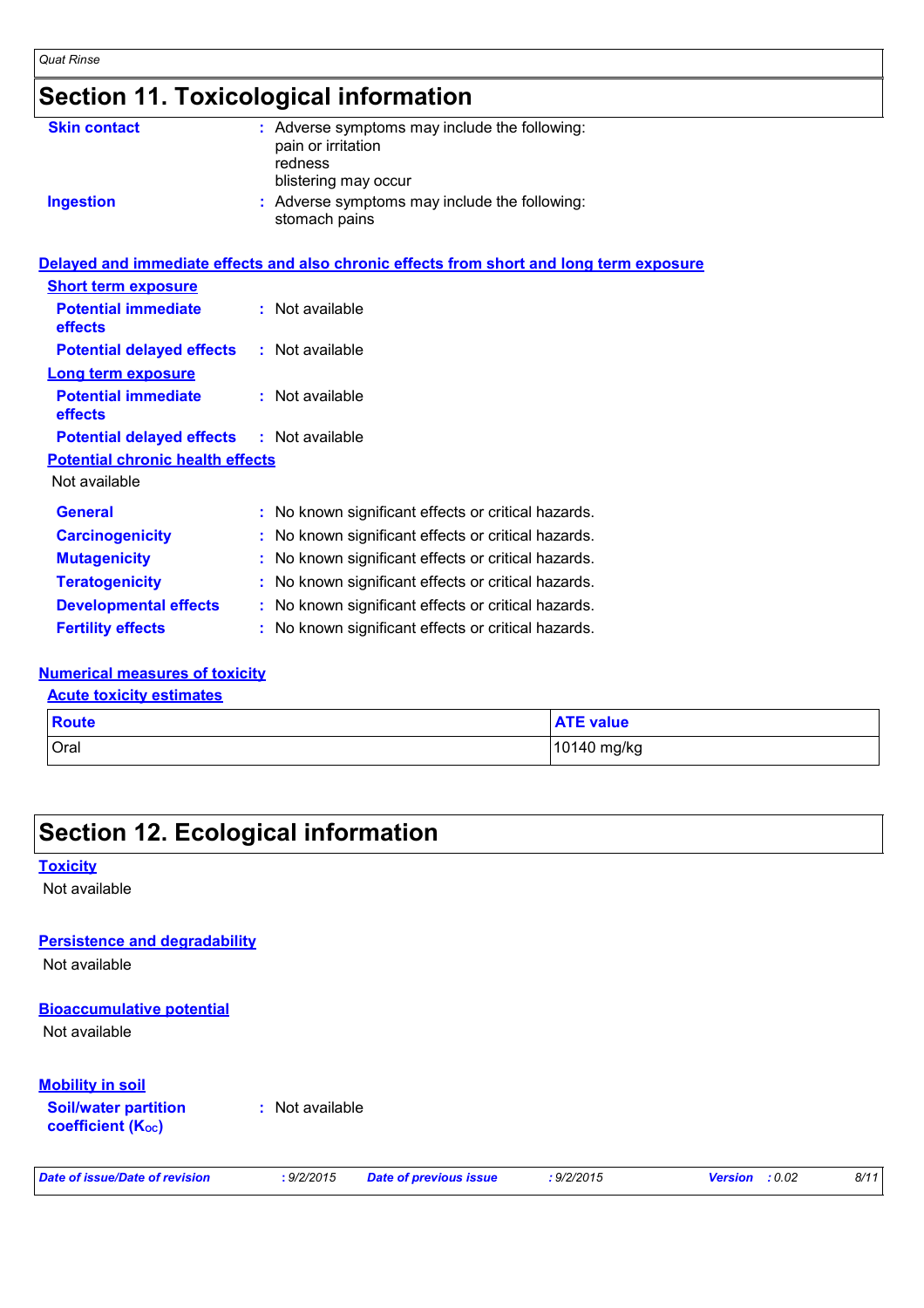## **Section 12. Ecological information**

**Other adverse effects** : No known significant effects or critical hazards.

### **Section 13. Disposal considerations**

**Disposal methods :**

The generation of waste should be avoided or minimized wherever possible. Disposal of this product, solutions and any by-products should at all times comply with the requirements of environmental protection and waste disposal legislation and any regional local authority requirements. Dispose of surplus and non-recyclable products via a licensed waste disposal contractor. Waste should not be disposed of untreated to the sewer unless fully compliant with the requirements of all authorities with jurisdiction. Waste packaging should be recycled. Incineration or landfill should only be considered when recycling is not feasible. This material and its container must be disposed of in a safe way. Care should be taken when handling emptied containers that have not been cleaned or rinsed out. Empty containers or liners may retain some product residues. Avoid dispersal of spilled material and runoff and contact with soil, waterways, drains and sewers.

## **Section 14. Transport information**

|                                      | <b>DOT Classification</b>                                                      | <b>IMDG</b>                                                                           | <b>IATA</b>                                                                    |
|--------------------------------------|--------------------------------------------------------------------------------|---------------------------------------------------------------------------------------|--------------------------------------------------------------------------------|
| <b>UN number</b>                     | <b>UN1903</b>                                                                  | <b>UN1903</b>                                                                         | <b>UN1903</b>                                                                  |
| <b>UN proper shipping</b><br>name    | Disinfectant Liquid<br>Corrosive, N.O.S.<br>(Quaternary Ammonium<br>Compound), | <b>Disinfectant Liquid</b><br>Corrosive, N.O.S.<br>(Quaternary Ammonium<br>Compound), | Disinfectant Liquid Corrosive,<br>N.O.S.<br>(Quaternary Ammonium<br>Compound), |
| <b>Transport hazard</b><br>class(es) | 8<br><b>CORROSIV</b>                                                           | 8<br>双こ                                                                               | 8                                                                              |
| <b>Packing group</b>                 | $\mathbf{III}$                                                                 | $\mathbf{III}$                                                                        | Ш                                                                              |
| Environmental<br>hazards             | No.                                                                            | No.                                                                                   | No.                                                                            |
| <b>Additional</b><br>information     |                                                                                |                                                                                       |                                                                                |

**Special precautions for user : Transport within user's premises: always transport in closed containers that are** upright and secure. Ensure that persons transporting the product know what to do in the event of an accident or spillage.

**Transport in bulk according :** Not available **to Annex II of MARPOL 73/78 and the IBC Code**

## **Section 15. Regulatory information**

| <b>U.S. Federal regulations</b>                       | : United States inventory (TSCA 8b): All components are listed or exempted.                                                                                                                                                                                                                                                                             |
|-------------------------------------------------------|---------------------------------------------------------------------------------------------------------------------------------------------------------------------------------------------------------------------------------------------------------------------------------------------------------------------------------------------------------|
| <b>EPA Registered</b><br><b>Disinfectant Products</b> | Hazard and caution statements required under the OSHA 2012 regulations may be different from those required by<br>the EPA FIFRA regulations for registered disinfectant products. Please refer to the EPA registered disinfectant<br>label for this product for the appropriate hazard and caution statements required under the EPA FIFRA requlations. |

| Date of issue/Date of revision<br>: 9/2/2015<br><b>Date of previous issue</b> | 9/2/2015 | <b>Version</b> : $0.02$ | 9/11 |
|-------------------------------------------------------------------------------|----------|-------------------------|------|
|-------------------------------------------------------------------------------|----------|-------------------------|------|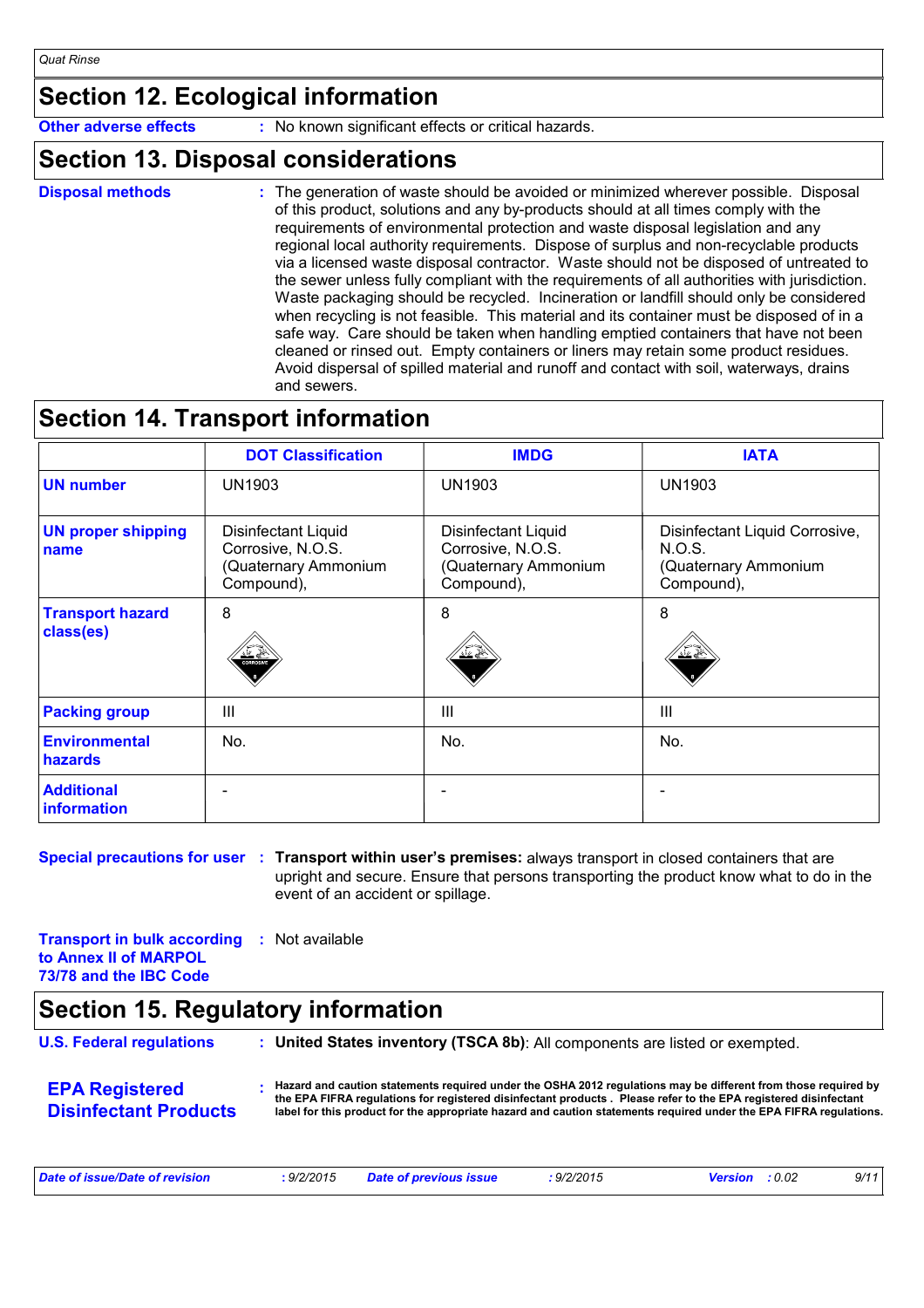## **Section 15. Regulatory information**

**Clean Air Act Section 112 (b) Hazardous Air Pollutants (HAPs)** Not listed

### **SARA 311/312**

**Classification :** Immediate (acute) health hazard

#### **Composition/information on ingredients**

| <b>Name</b>                                               | $\frac{9}{6}$ | <b>Fire</b> | <b>Sudden</b><br><b>hazard release of</b><br><b>pressure</b> | Reactive | <b>Immediate</b><br>(acute)<br>health<br>hazard | <b>Delayed</b><br>(chronic)<br>health<br>hazard |
|-----------------------------------------------------------|---------------|-------------|--------------------------------------------------------------|----------|-------------------------------------------------|-------------------------------------------------|
| Alkyl Dimethyl Ethyl Benzyl<br>Ammonium Chloride (C12-14) | - 5           | No.         | No.                                                          | No.      | Yes.                                            | No.                                             |

#### **State regulations**

#### **International regulations**

**Canada inventory :** All components are listed or exempted.

## **Section 16. Other information**

**Hazardous Material Information System (U.S.A.)**



**Caution: HMIS® ratings are based on a 0-4 rating scale, with 0 representing minimal hazards or risks, and 4 representing significant hazards or risks Although HMIS® ratings are not required on SDSs under 29 CFR 1910. 1200, the preparer may choose to provide them. HMIS® ratings are to be used with a fully implemented HMIS® program. HMIS® is a registered mark of the National Paint & Coatings Association (NPCA). HMIS® materials may be purchased exclusively from J. J. Keller (800) 327-6868.**

**The customer is responsible for determining the PPE code for this material.**

**National Fire Protection Association (U.S.A.)**



**Reprinted with permission from NFPA 704-2001, Identification of the Hazards of Materials for Emergency Response Copyright ©1997, National Fire Protection Association, Quincy, MA 02269. This reprinted material is not the complete and official position of the National Fire Protection Association, on the referenced subject which is represented only by the standard in its entirety.**

**Copyright ©2001, National Fire Protection Association, Quincy, MA 02269. This warning system is intended to be interpreted and applied only by properly trained individuals to identify fire, health and reactivity hazards of chemicals. The user is referred to certain limited number of chemicals with recommended classifications in NFPA 49 and NFPA 325, which would be used as a guideline only. Whether the chemicals are classified by NFPA or not, anyone using the 704 systems to classify chemicals does so at their own risk.**

| <u>History</u>                    |            |
|-----------------------------------|------------|
| Date of printing                  | : 9/2/2015 |
| Date of issue/Date of<br>revision | : 9/2/2015 |

| Date of issue/Date of revision | 9/2/2015 | <b>Date of previous issue</b> | 9/2/2015 | <b>Version</b> : 0.02 | 10/11 |
|--------------------------------|----------|-------------------------------|----------|-----------------------|-------|
|--------------------------------|----------|-------------------------------|----------|-----------------------|-------|